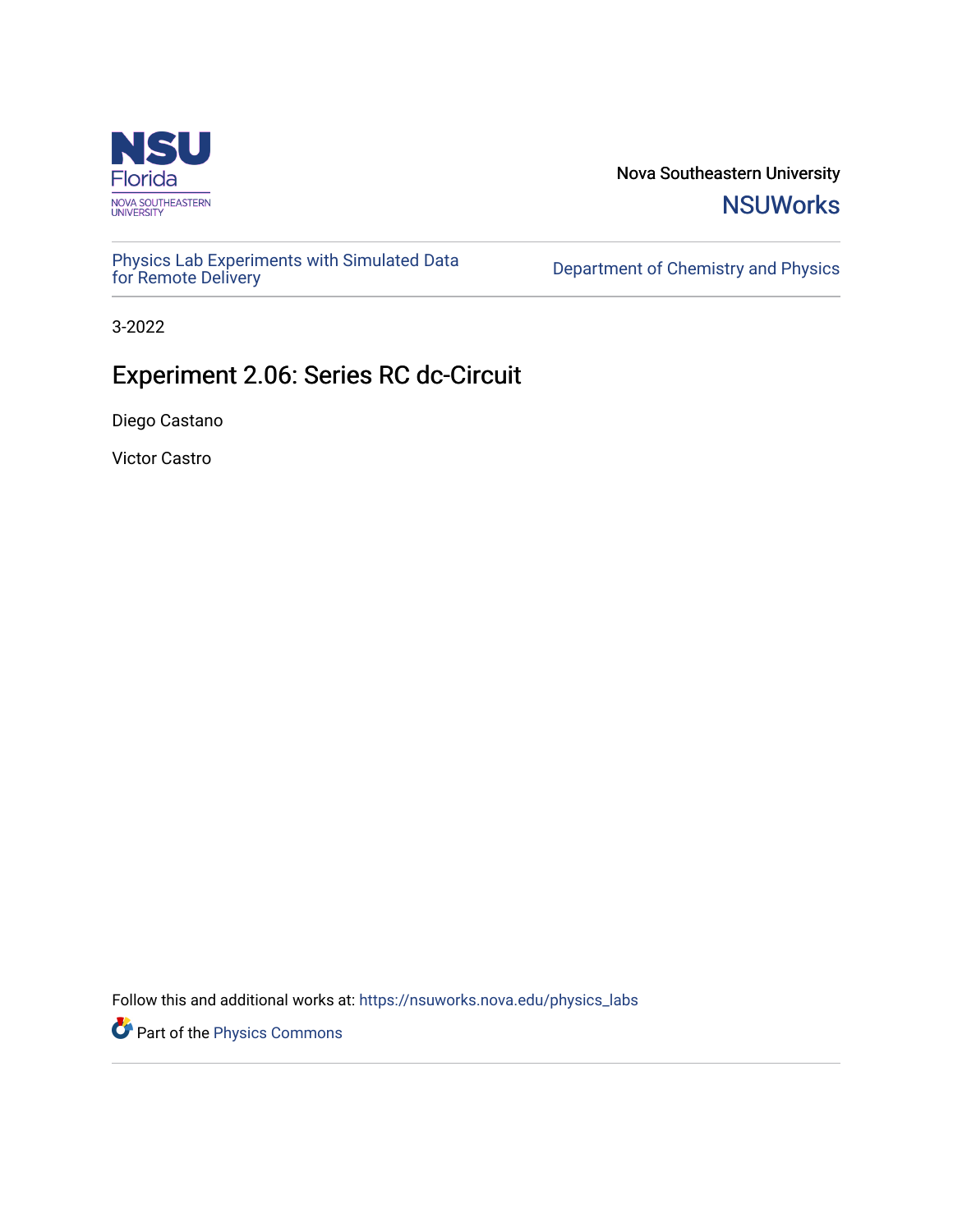# I. EXPERIMENT 2.06: SERIES RC DC-CIRCUIT

## A. Abstract

The voltage rise of a charging capacitor in an RC-circuit is monitored and the measurements are used to determine its capacitance.

# B. Formulas

$$
\Delta v_C(t) = \mathcal{E} \left( 1 - e^{-t/\tau} \right) \tag{1}
$$

$$
i(t) = \frac{\mathcal{E}}{R}e^{-t/\tau}
$$
\n(2)

$$
\tau = RC \tag{3}
$$

These are relevant during the charging process of a capacitor in series with a resistor.

# C. Description and Background



FIG. 1. (a) Capacitors in series and (b) parallel.

Capacitors are found in many electric circuits. Capacitors can be connected together in various ways. As with resistors, two common ways are in series, or in parallel (Fig. 1). Combining two capacitors in series have an equivalent capacitance of

$$
\frac{1}{C_{\text{series eq.}}} = \frac{1}{C_1} + \frac{1}{C_2} \tag{4}
$$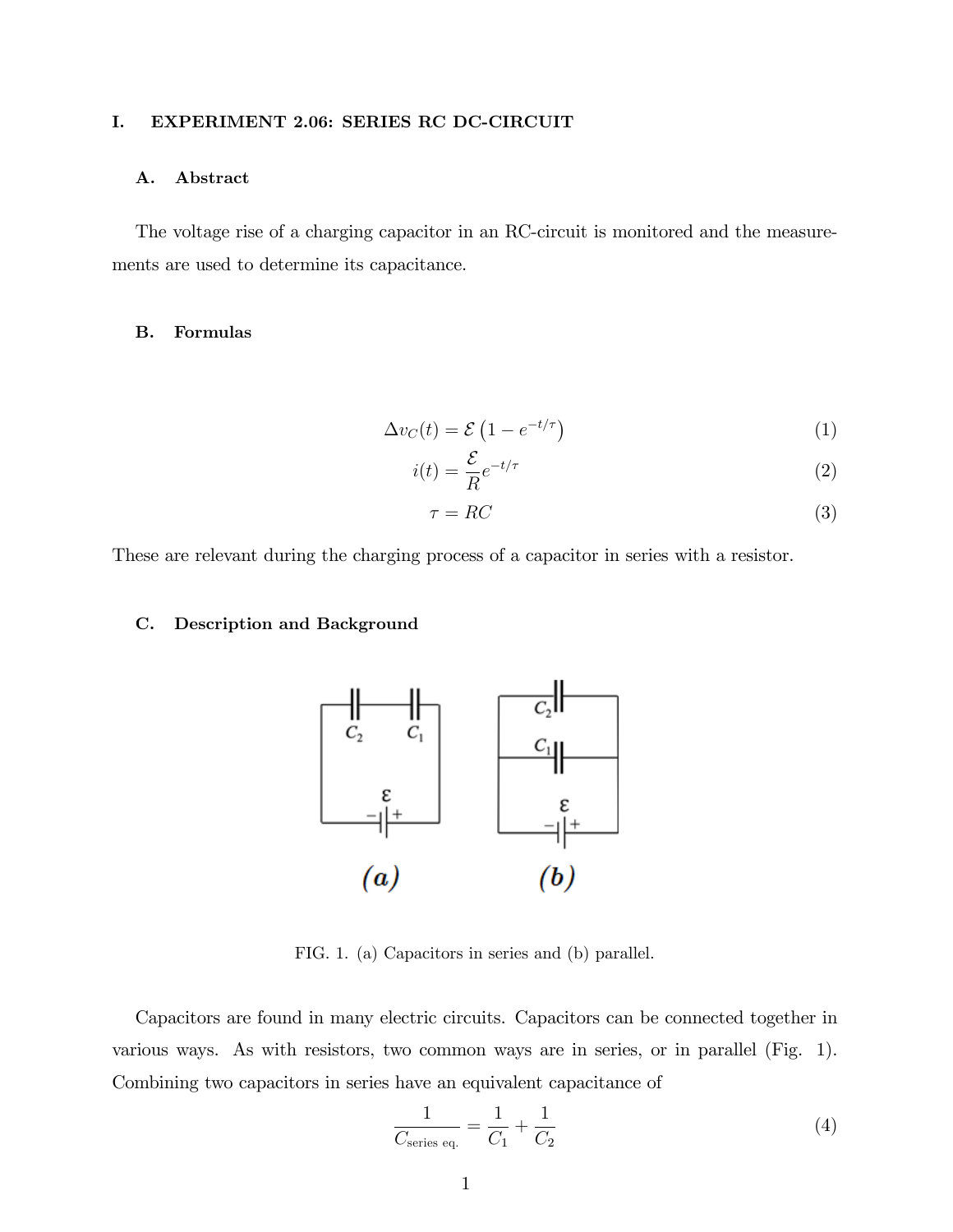While two capacitors in parallel have an equivalent capacitance of

$$
C_{\text{parallel eq.}} = C_1 + C_2 \tag{5}
$$



FIG. 2. (a) Simple RC-circuit. (b) The potential difference  $(\Delta v_C)$  increases with time until it reaches a value of  $\mathcal{E}$ . (c) The current decreases with time until it reaches a value of zero.

In RC circuits, we are not so interested in the final "steady state" voltage and charge on the capacitor, but rather in how these variables change with time. The RC circuit in Fig. 2a shows a capacitor (C) charged by a battery  $(\mathcal{E})$  through a resistance  $(R)$ . When the switch  $S$  is closed, the current immediately begins to flow through the circuit. As charge accumulates on the capacitor, the potential difference across it  $(\Delta v_C)$  increases (Fig. 2b), and the current is reduced (Fig. 2c) until eventually the voltage across the capacitor equals  $\mathcal{E}$ . At that point, there is then no potential difference across the resistor  $(\Delta v_R = 0)$ , and no further current flows  $(i = 0)$ . The mathematical form of this behavior is given by Eqs. (1) and (2). The parameter,  $\tau$ , is known as the time constant.

In this experiment, you will build the electric circuits in Fig. 3 and will measure the the voltage between points  $a$  and  $b$ . Finally, you will find the capacitance of each circuit and compare it to the theoretical value.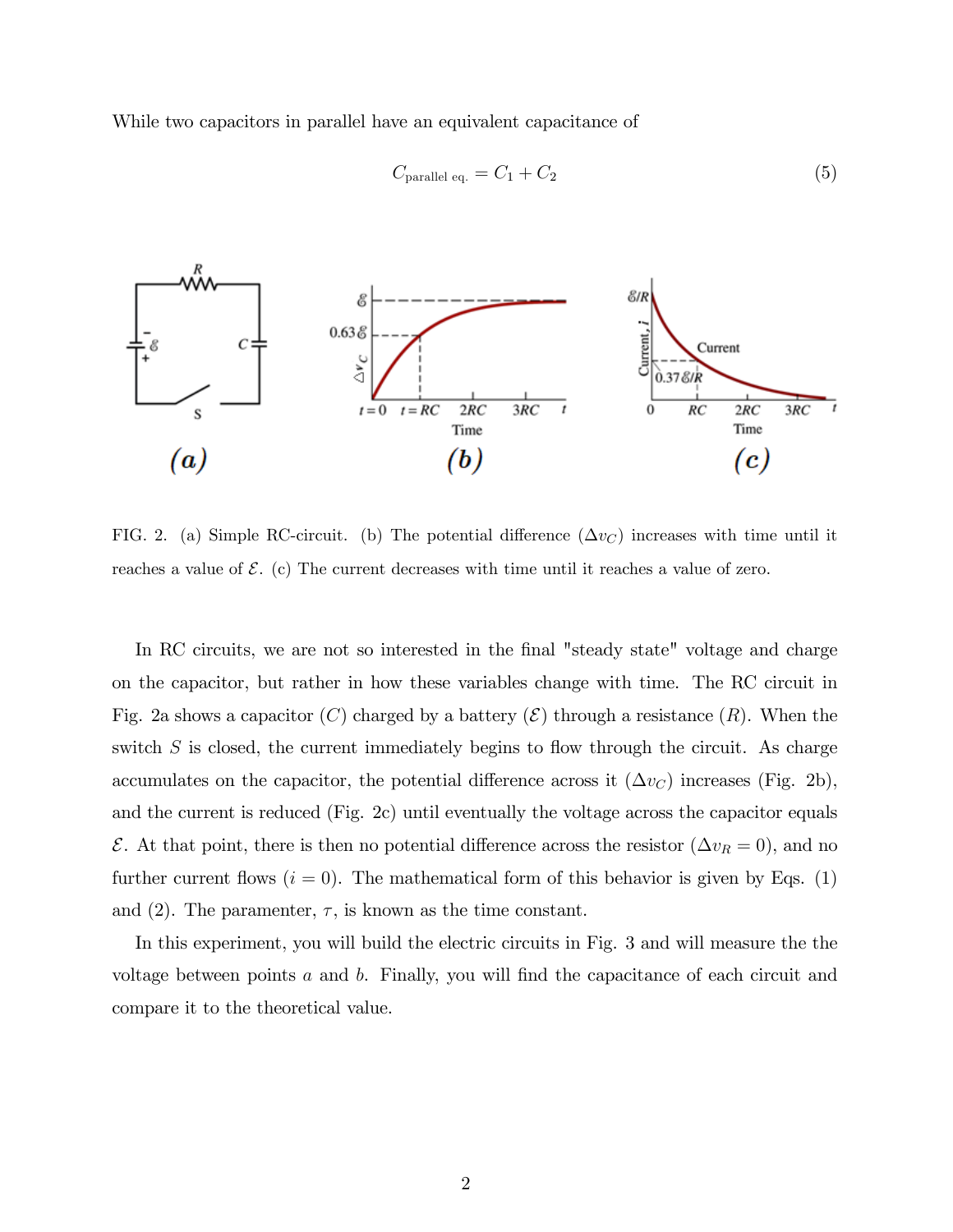

FIG. 3. Voltmeter placement in the case of (a) a single capacitor, (b) two capacitors in series, and (c) two capacitors in parallel.

## D. Procedure

- 1. Measure and record the emf of the battery.
- 2. A large resistance resistor  $(e.g., 100,000 \Omega)$  should be used in this experiment. Measure (with the ohmmeter) and record the resistance of the resistor. See Appendix I at the end of this document for important instructions on the use of multimeters.
- 3. Record the color equivalent reisitance of the resistor and printed capacitances of the capacitors.
- 4. Connect the battery, resistor, and a capacitor in series but do not complete the circuit until you are ready to monitor the voltage across the capacitor and the time.
- 5. Connect a voltmeter across the ends of the capacitor in the circuit. If there is a nonzero reading, then discharge the capacitor by contacting the ends of the capacitor with the ends of a patch cord.
- 6. Calculate the time of measurement (one time constant) based on the rated values of the resistor,  $R_*$ , and the capacitor being used,  $C_*$ . You can round this to the nearest whole number.
- 7. Complete the circuit and simultaneously start the timer.
- 8. When the calculated time is reached, record the voltage.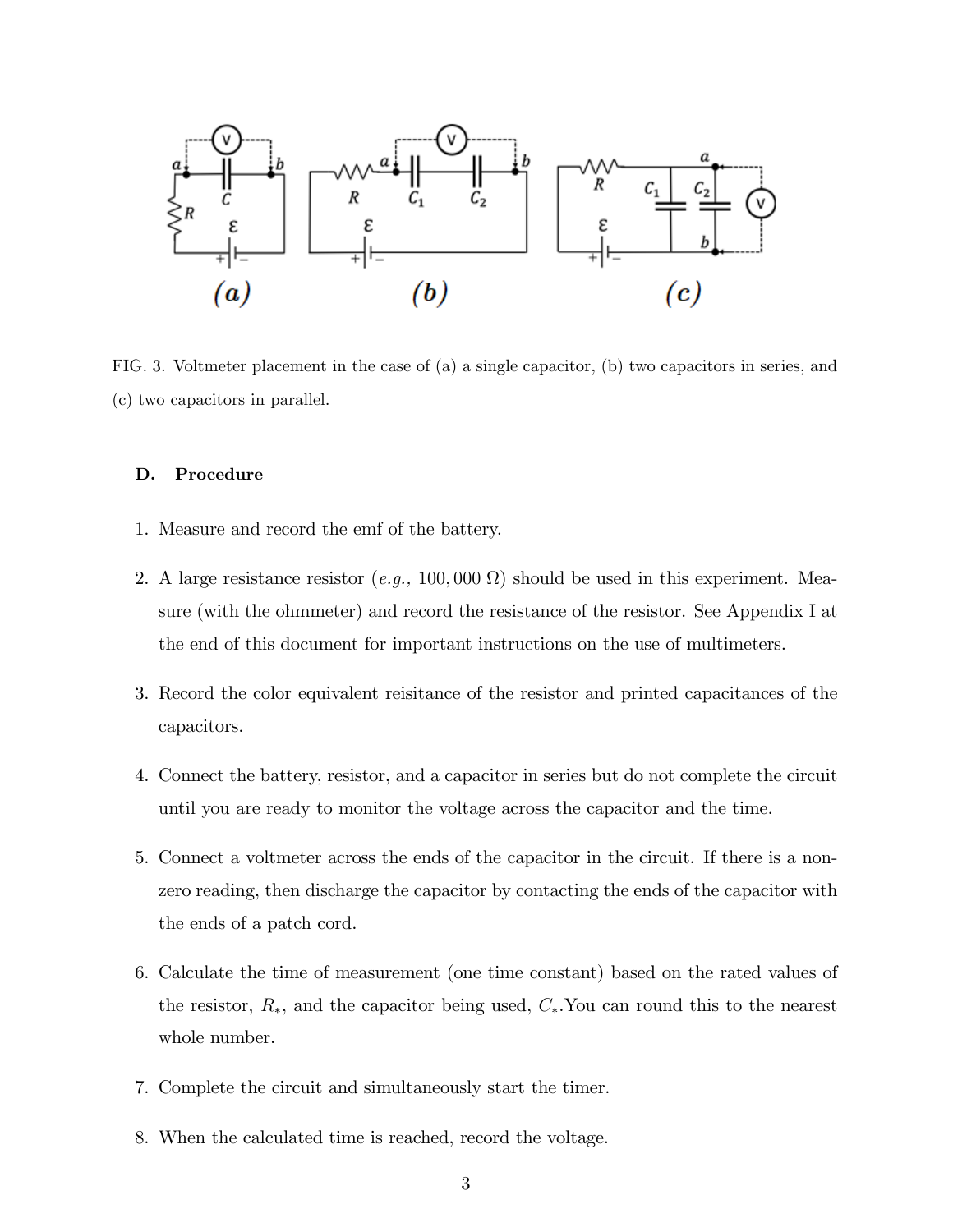- 9. Open the circuit switch. Discharge the capacitor.
- 10. Repeat the procedure (steps 6-9) with a second capacitor.
- 11. Repeat the procedure (steps 6-9) with the two capacitors in series. Use Eq. (4) to calculate the equivalent capacitance in series.
- 12. Repeat the procedure (steps 6-9) with the two capacitors in parallel. Use Eq. (5) to calculate the equivalent capacitance in parallel.



FIG. 4. The capacitors and resistors for this experiment.

1. Figures



FIG. 5. Single capacitor.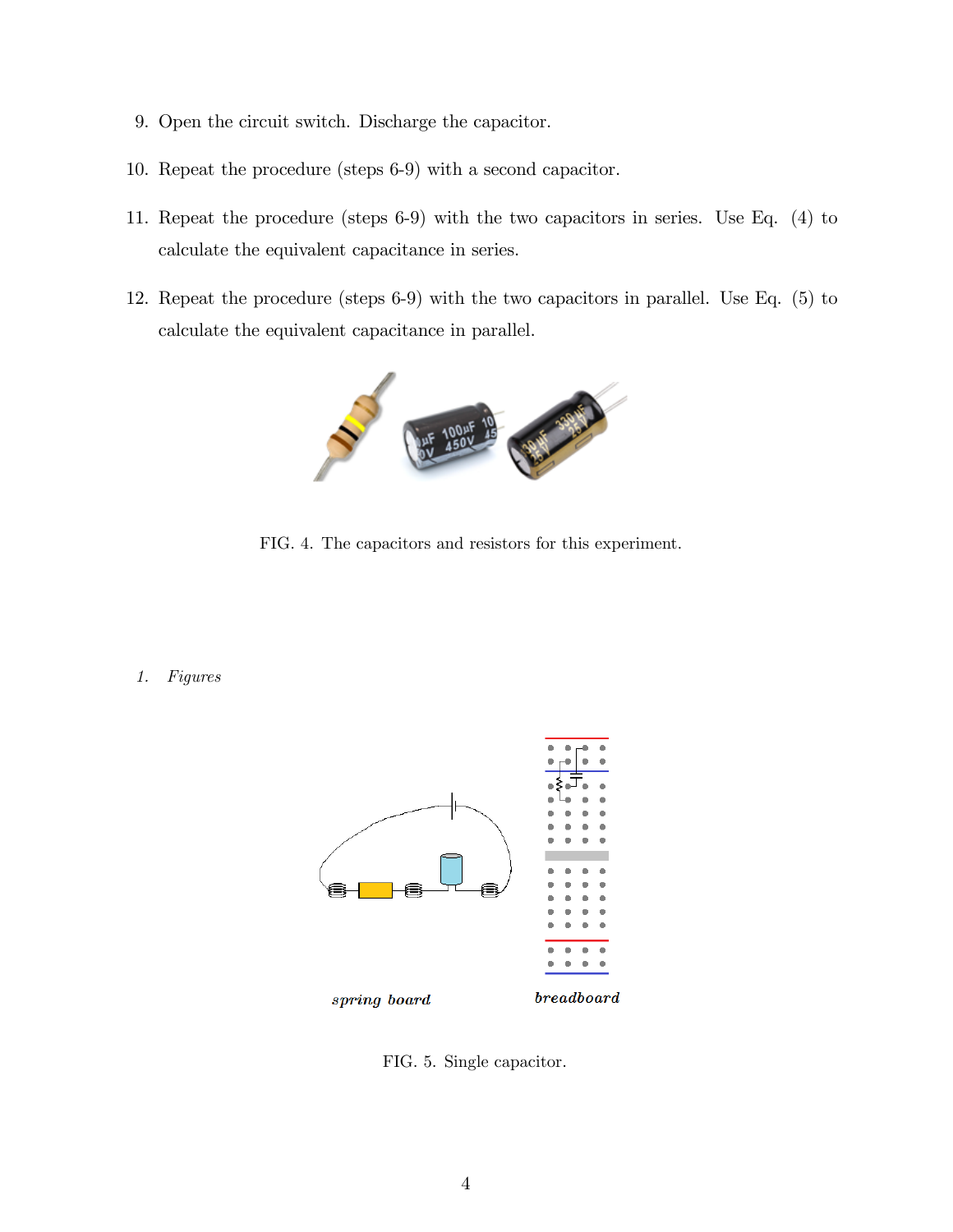

FIG. 6. Capacitors in series.



FIG. 7. Capacitors in parallel.



FIG. 8. Parallel capacitors with Di-Binding-Post Blocks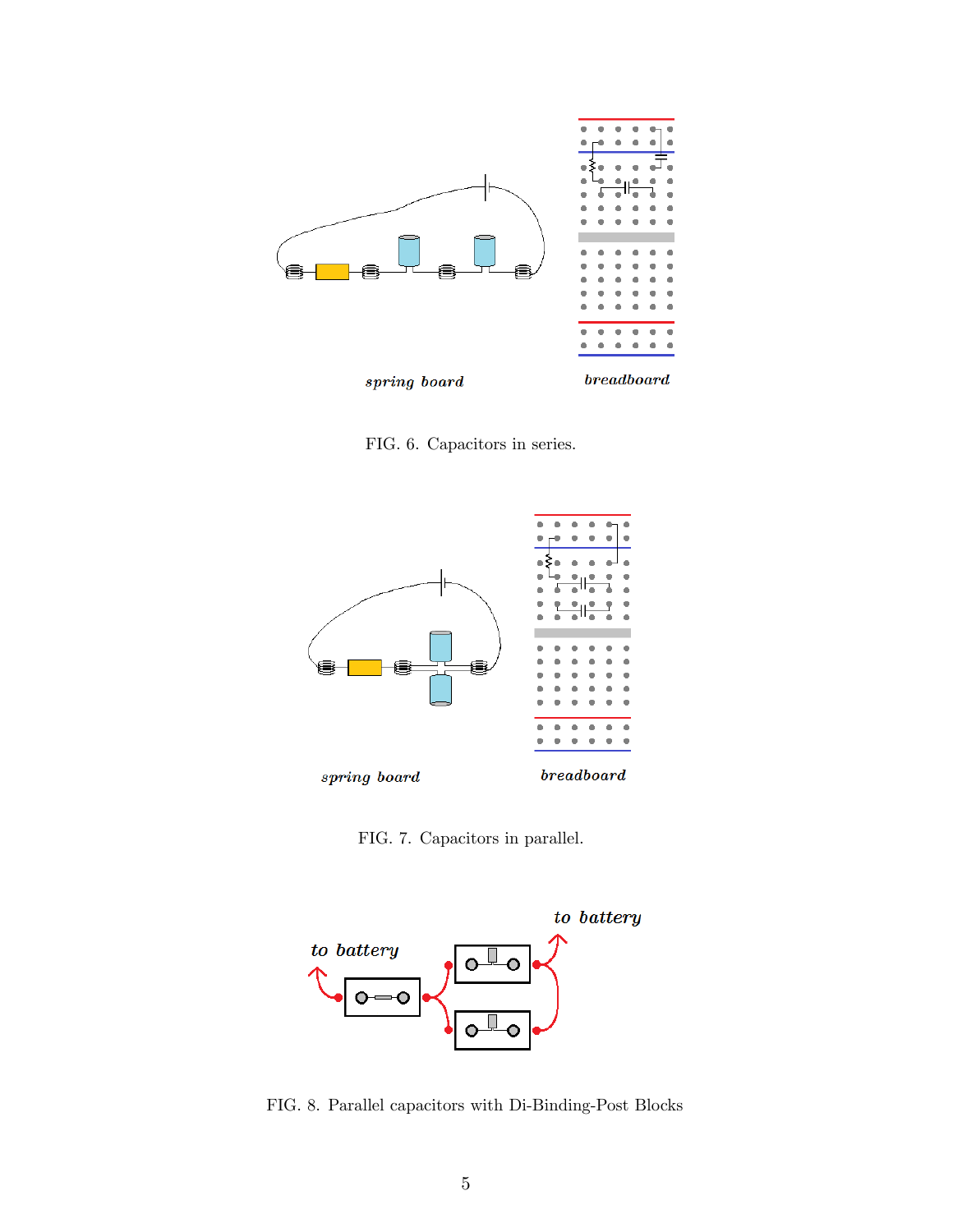# E. Measurements

| emf, $\mathcal{E}$ [ <i>Volt</i> ]            |  |
|-----------------------------------------------|--|
| Ohmmeter measurement, $R [\Omega]$            |  |
| resistance based on color, $R_*$ [ $\Omega$ ] |  |

In the following table,  $C_*$  is the rated capacitance of the individual capacitor or calculated based on these.

|                                            | Capacitor $1 $ Capacitor $2 $ in Series | in Parallel |
|--------------------------------------------|-----------------------------------------|-------------|
| $C_* \lceil \mu F \text{arad} \rceil$      |                                         |             |
| $t_* = R_* C_*$ [ sec ]                    |                                         |             |
| Trial 1: $\Delta v_C(t_*)$ [ <i>Volt</i> ] |                                         |             |
| Trial 2: $\Delta v_C(t_*)$ [ <i>Volt</i> ] |                                         |             |
| Trial 3: $\Delta v_C(t_*)$ [ <i>Volt</i> ] |                                         |             |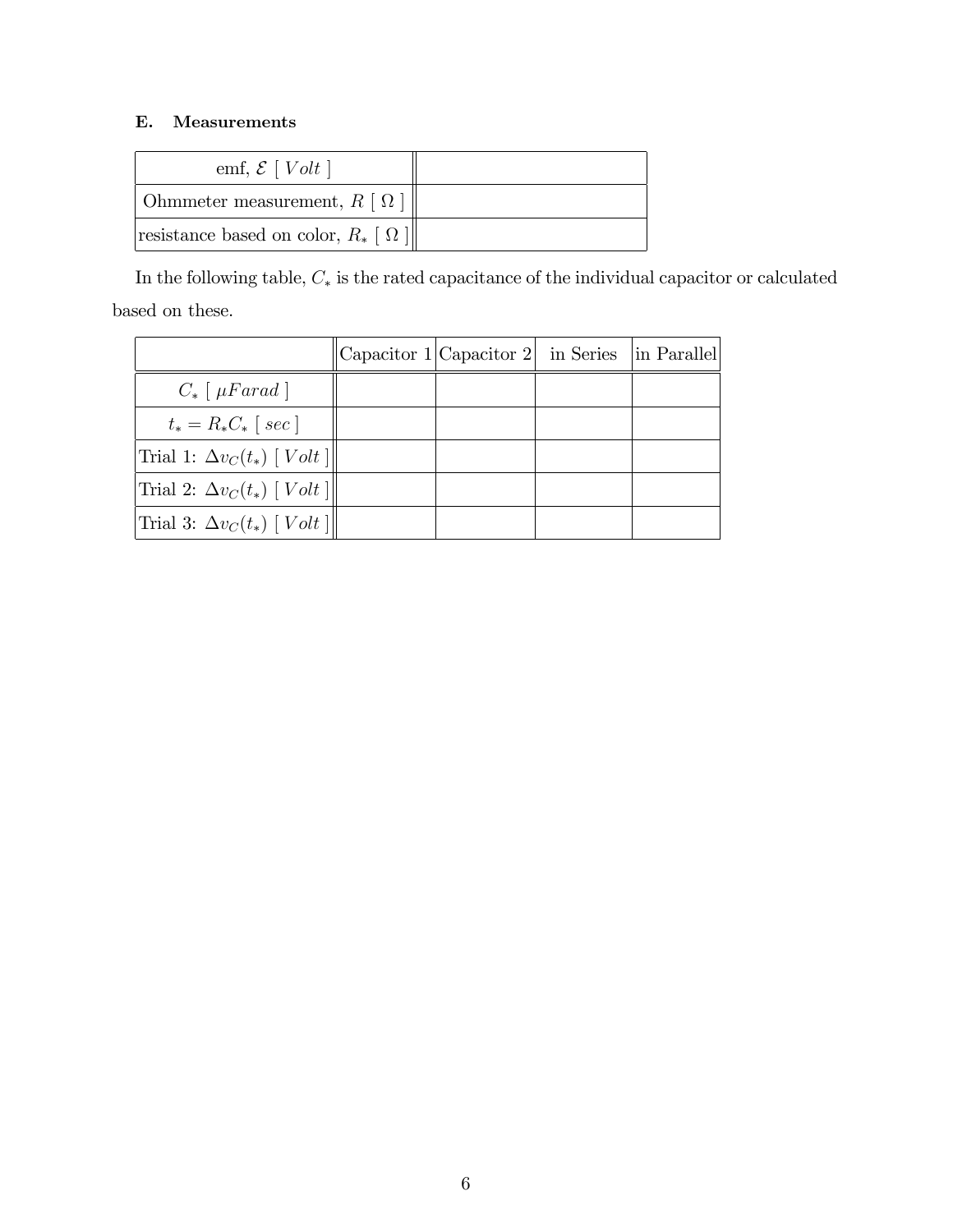# F. Instructions

- 1. Calculate the capacitance in each case and for all trials by solving for C using Eqs. (1) and (3).
- 2. Use the trial values to determine the average capacitance and standard error in each case
- 3. Calculate the percent diference between the experimental (average) capacitance and the rated value.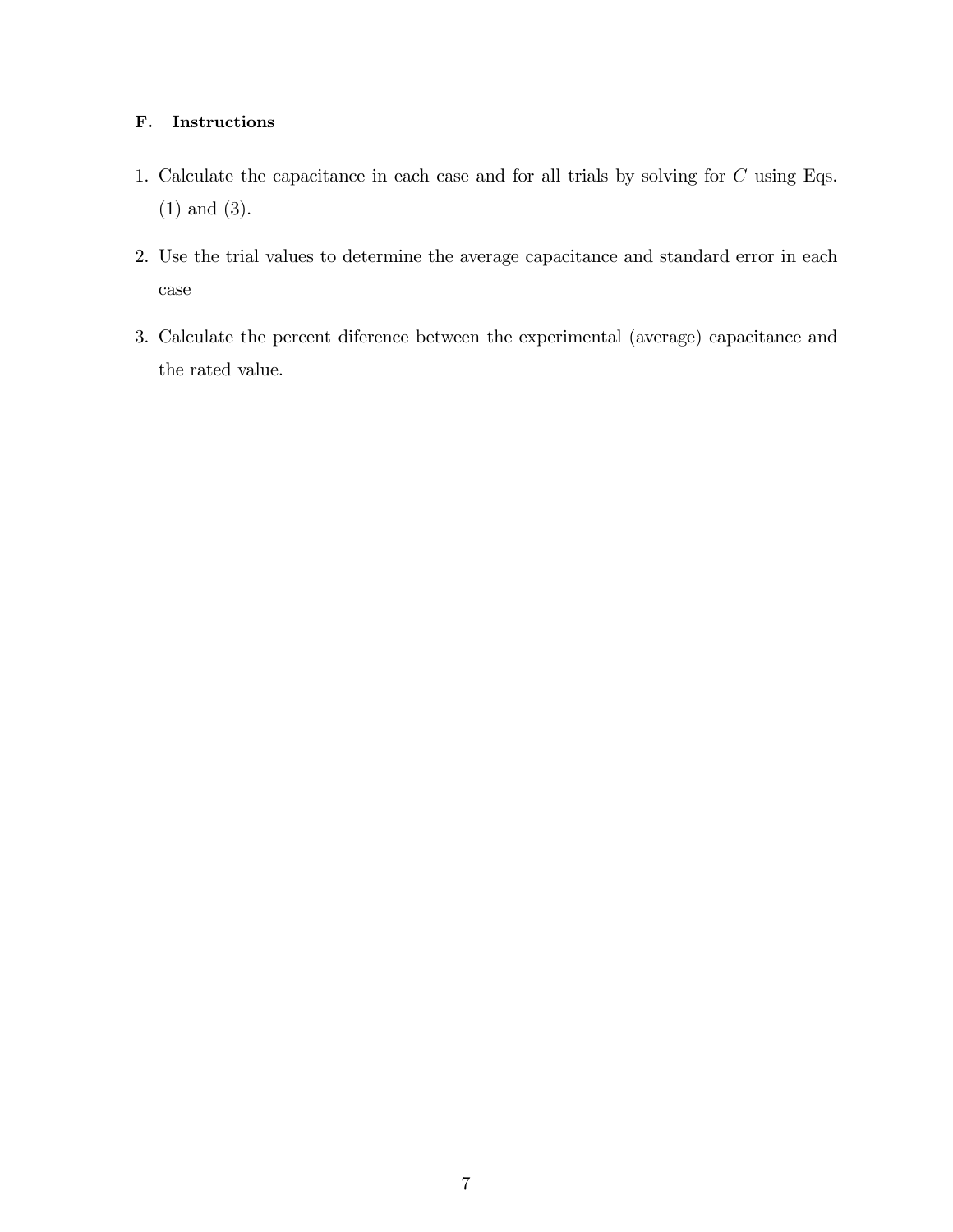# G. Calculations

|                                  |  | $ C_1 $ [ $\mu Farad$ $  C_2 $ $\mu Farad$ $  C_{\text{series}} $ $\mu Farad$ $  C_{\text{parallel}} $ $\mu Farad$ $  $ |
|----------------------------------|--|-------------------------------------------------------------------------------------------------------------------------|
| Trial 1                          |  |                                                                                                                         |
| Trial 2                          |  |                                                                                                                         |
| Trial 3                          |  |                                                                                                                         |
| $\bar{C}$ [ $\mu$ F ]            |  |                                                                                                                         |
| $\ \delta\bar C\ [ \ \mu F\ ]\ $ |  |                                                                                                                         |
| $\%$ -Diff                       |  |                                                                                                                         |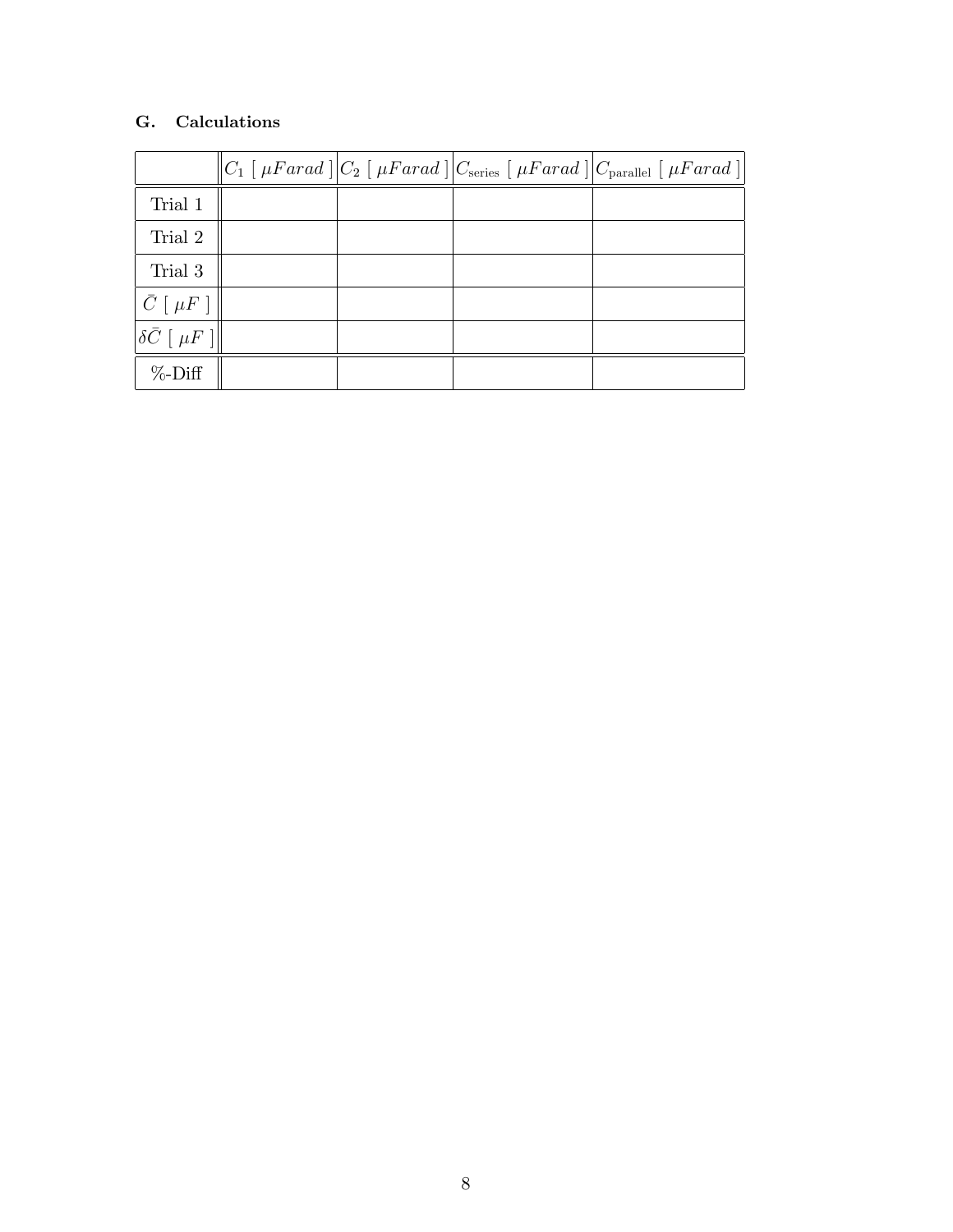### II. APPENDIX I

#### A. Multimeters

Multimeters are versatile electronic devices that can be used to measure properties such as voltage, current, and resistance. Multimeters typically employ two leads, one of which is always plugged into a socket labelled COM for common. The second lead is plugged into the socket appropriate to the function desired and usually labelled V (Volts) for voltage, mA,  $\mu$ A, or 10A (Amps) for current (depending on the expected range), and  $\Omega$  (Ohms) for resistance. There is also a dial that turns the multimeter on and must be turned to the appropriate setting. There is a toggle key that will switch from DC to AC mode and a toggle key that can switch the numerical range of measurements.

#### B. Voltmeters

Voltmeters are nonintrusive to a circuit. The leads are used to probe the voltage between two points in the circuit. When using a voltmeter to measure the voltage across a circuit element, attach the leads (alligator clips) to both ends of the element under consideration.

#### C. Ammeters

Ammeters, unlike voltmeters, are intrusive to a circuit in that they must be inserted into the circuit segment whose current is to be measured. The circuit segment must therefore be broken and the ammeter placed in series with the other segment elements.

When using the ammeter with the circuit spring board, lift one end of the resistor from the spring it is attached to and bridge the gap with the ammeter leads, *i.e.*, attach one lead to the spring and the other lead to the free end of the resistor.

When using the ammeter with the circuit breadboard, lift the end of the jumper wire depicted in the figures (e.g., those in Experiments 2.02-2.04) by an open circle. Attach one lead to the free end of the jumper wire and the other lead to the exposed wire of the resistor on the same terminal strip (column in the figures).

The circuit should remain open until the ammeter is inserted. Once properly inserted, the ammeter is turned on. The circuit is then closed, and the current measurement taken.